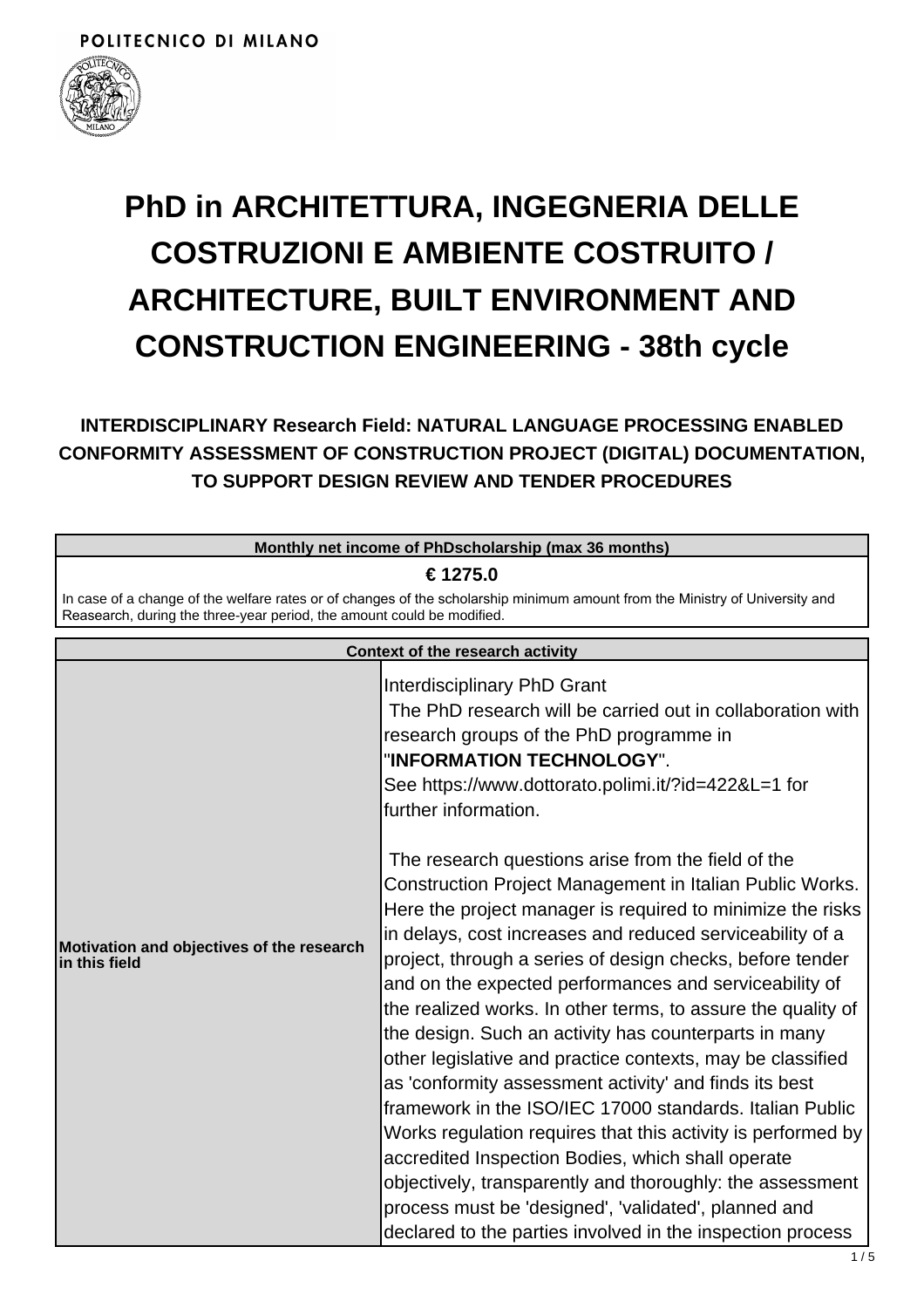

Г

|                                                                                        | and eventually, continuously improved. Before the start of<br>the 'digital transformation' of the AECO Industry,<br>intermediate and final conformity assessment were mainly<br>based on the judgements of experts: the start of the<br>practice of Validazione del Progetto, at the end of the<br>nineties, was for sure able to improve the quality of every<br>single Project, but without any measure of its overall effect<br>on italian Public Works system and without any metrics of<br>its effectiveness on each single case. This research<br>stands on this belief: digitalization will not only make data<br>available for this measure but also force every playing<br>party toward a reasonable degree of automation and, so,<br>to make their procedures well documented and<br>controllable. This is of course a great challenge: not only<br>for the high value of construction works, but for the<br>complexity of the service they give to public/private<br>parties. The research questions to be faced are the<br>following: (1) Is it possible to make design review<br>processes, automated and scalable? Is it possible to<br>organize it as a set of automatable elementary checks, to<br>be performed on digital design documents, scaled to the<br>complexity of the case and extended to the design<br>breadth? (2) Is it possible to start a collaborative culture of<br>design conformity assessment and a Knowledge<br>Management System able to collect all the design culture<br>items produced in real projects, eliciting them from the<br>sharable knowledge of product manufacturers, of<br>contractors and designers, their mistakes and successes<br>and of inspection bodies? (3) Is it possible to measure the<br>improvement in the effectiveness and the efficiency of<br>decision-making processes in Public Works? |
|----------------------------------------------------------------------------------------|-----------------------------------------------------------------------------------------------------------------------------------------------------------------------------------------------------------------------------------------------------------------------------------------------------------------------------------------------------------------------------------------------------------------------------------------------------------------------------------------------------------------------------------------------------------------------------------------------------------------------------------------------------------------------------------------------------------------------------------------------------------------------------------------------------------------------------------------------------------------------------------------------------------------------------------------------------------------------------------------------------------------------------------------------------------------------------------------------------------------------------------------------------------------------------------------------------------------------------------------------------------------------------------------------------------------------------------------------------------------------------------------------------------------------------------------------------------------------------------------------------------------------------------------------------------------------------------------------------------------------------------------------------------------------------------------------------------------------------------------------------------------------------------------------------------------------------------------------------------------|
| Methods and techniques that will be<br>developed and used to carry out the<br>research | This research has two main references. One is the<br>application field from where the research questions arise,<br>that we have presented above: the conformity<br>assessment practice in the AECO Industry. The other is<br>the application of Natural Language Processing (NLP)<br>technologies that we want to use (and to fine-tune for<br>such a use) to give a practical answer to those<br>questions. From the point of view of NPL, the main idea is<br>to explore the feasibility of the translation of general<br>issues in elementary executable commands, able to                                                                                                                                                                                                                                                                                                                                                                                                                                                                                                                                                                                                                                                                                                                                                                                                                                                                                                                                                                                                                                                                                                                                                                                                                                                                                   |

1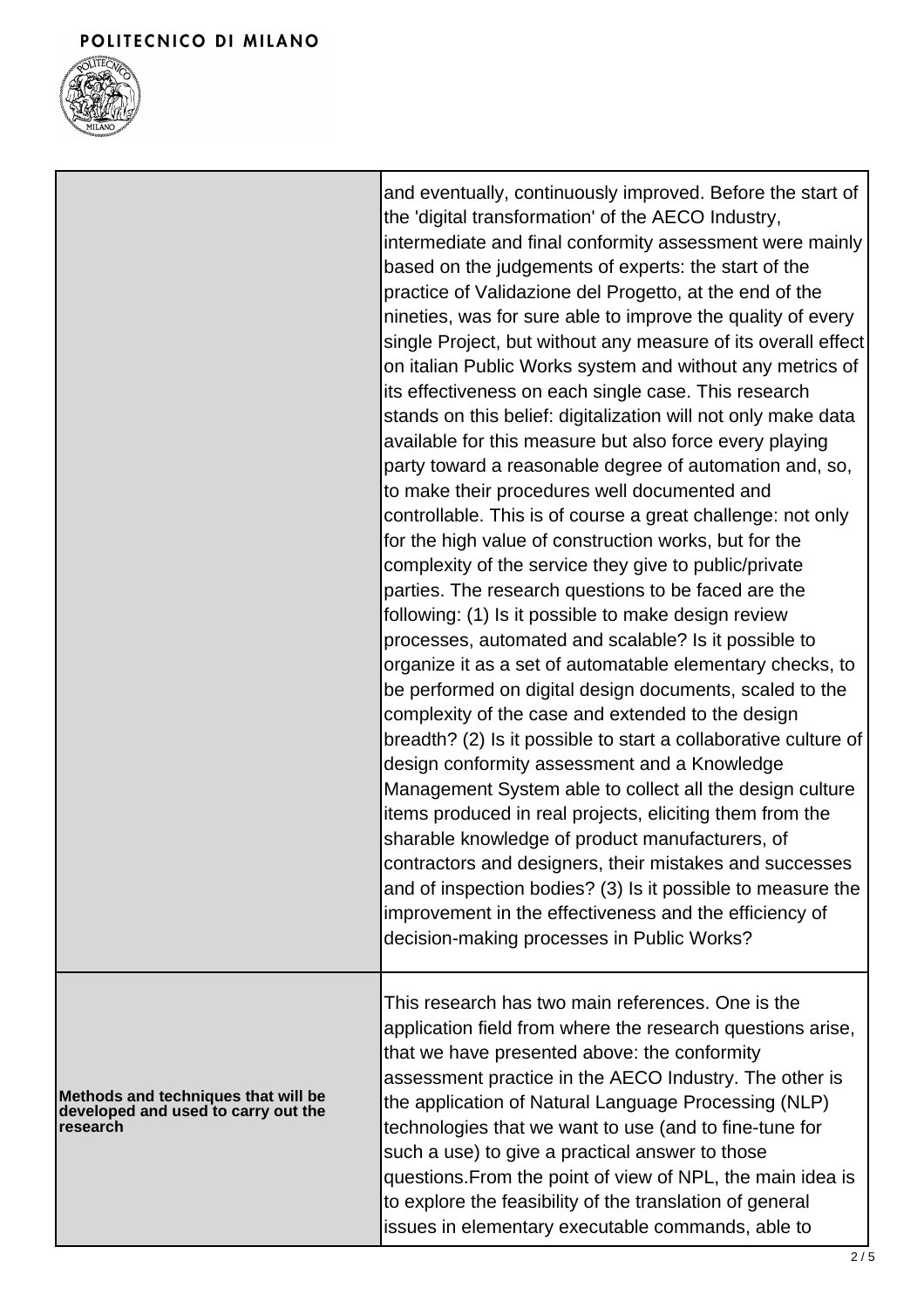

|                                   | extract information and data from digital models, to<br>assess their completeness and coherence (or, on the<br>contrary, to identify incoherences or clashes) and to<br>control every possible risk connected with a design<br>choice: in terms of impacts on its construc-tability, its<br>serviceability, its durability and it Life Cycle impact.                                                                                                                                                                                                                                                                                                                                                                                                                                                                                                                                                                                                                                                                                                                                        |
|-----------------------------------|---------------------------------------------------------------------------------------------------------------------------------------------------------------------------------------------------------------------------------------------------------------------------------------------------------------------------------------------------------------------------------------------------------------------------------------------------------------------------------------------------------------------------------------------------------------------------------------------------------------------------------------------------------------------------------------------------------------------------------------------------------------------------------------------------------------------------------------------------------------------------------------------------------------------------------------------------------------------------------------------------------------------------------------------------------------------------------------------|
| <b>Educational objectives</b>     | We look for Master graduates in the wide field of<br>Architecture, Building, Civil and Environmental<br>Engineering, keen to be trained in the wide field of<br>information technologies and their application in Building<br>Information Model data analysis. We look also for Master<br>graduates in the disciplines of Management Engineering<br>or Information Technologies and Engineering, interested<br>in the AECO industries and keen to be trained in this<br>field's problems and practices.<br>The selected student will gain his/her complementary<br>knowledge on the needed subject in the first period of<br>her/his career, while (s)he will be trained in Natural<br>Language Processing applications. The training work will<br>proceed, on real cases, developed in a strong synergy<br>with Architectural and Engineering Design bodies,<br>Inspection bodies and the responsible of their<br>accreditation system.<br>The results of the student research will be presented and<br>reviewed at an international level, in research conferences<br>and working groups. |
| Job opportunities                 | At the end of the doctoral path, the PhD Candidate will<br>hold a deep knowledge about AECO digitalization issues<br>and Natural Language Processing applications. Both are<br>trend topics for academic research as well as for applied<br>research and both are skills highly requested and whose<br>request is growing and will grow in a close future.<br>The systematic collaboration with other Research<br>Centres, with Architectural and Engineering Design<br>bodies and with Inspection Bodies will provide to the<br>Candidate the relationships useful to give the right value<br>to the research products as well as to the professional<br>and academic figure of the candidate.                                                                                                                                                                                                                                                                                                                                                                                             |
| Composition of the research group | 2 Full Professors<br>1 Associated Professors                                                                                                                                                                                                                                                                                                                                                                                                                                                                                                                                                                                                                                                                                                                                                                                                                                                                                                                                                                                                                                                |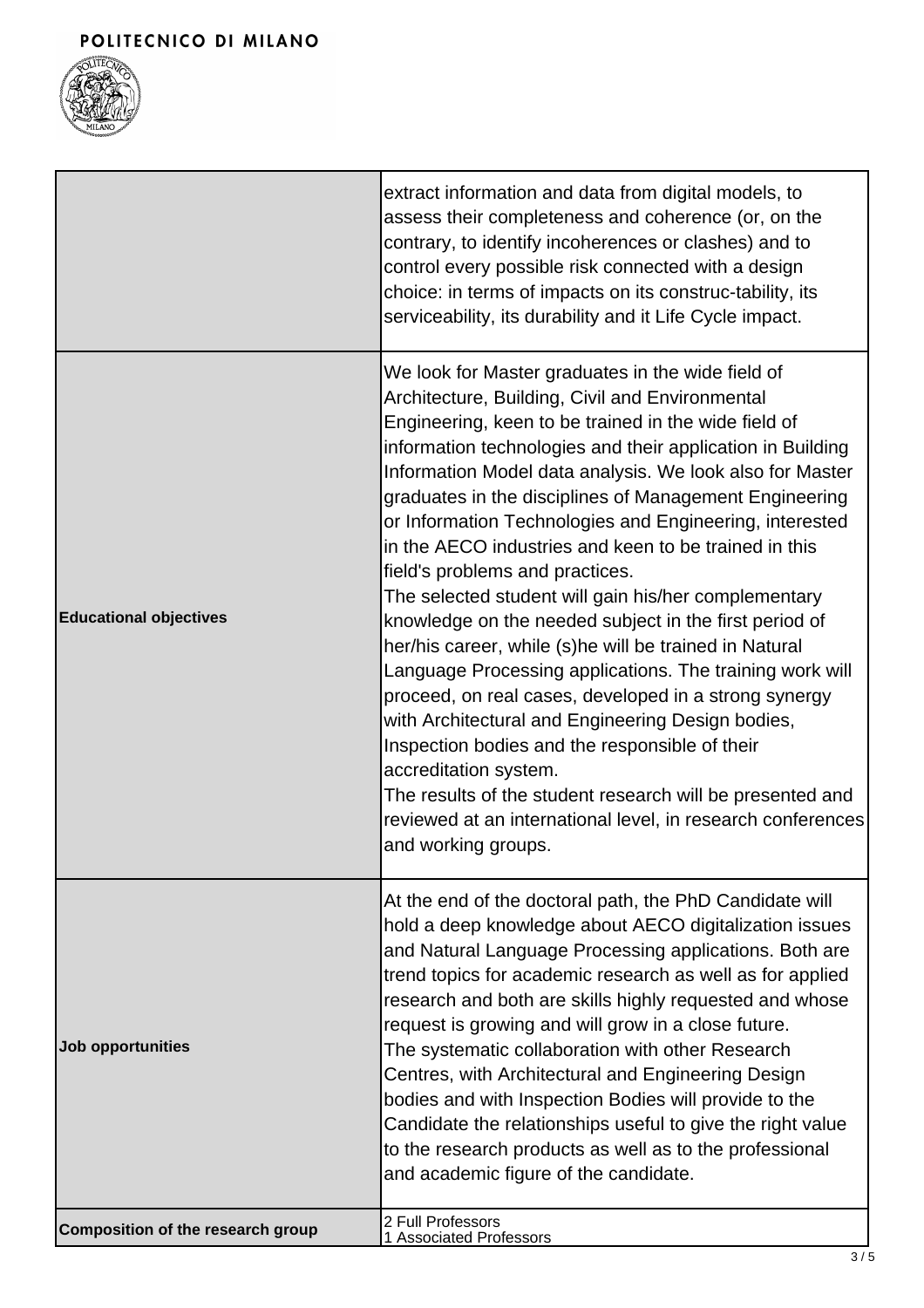## POLITECNICO DI MILANO



|                                | 10 Assistant Professors<br>11 PhD Students    |
|--------------------------------|-----------------------------------------------|
| Name of the research directors | Profs. E. De Angelis (DABC), L. Baresi (DEIB) |

#### **Contacts**

enrico.deangelis@polimi.it luciano.baresi@polimi.it

| Additional support - Financial aid per PhD student per year (gross amount) |                          |  |
|----------------------------------------------------------------------------|--------------------------|--|
| <b>Housing - Foreign Students</b>                                          | $\overline{\phantom{a}}$ |  |
| Housing - Out-of-town residents<br>(more than 80Km out of Milano)          | $- -$                    |  |

| Scholarship Increase for a period abroad |          |  |
|------------------------------------------|----------|--|
| <b>Amount monthly</b>                    | I637.5 € |  |
| By number of months                      |          |  |

**Additional information: educational activity, teaching assistantship, computer availability, desk availability, any other information**

**Additional support:**

**Budget for the research activity:**

total amount Euro 5,197.62 per student In detail:

- 1st year Euro 1,732.54

- 2nd year Euro 1,732.54
- 3rd year Euro 1,732.54

### **Interdisciplinary cooperation:**

the PhD Candidate will benefit from initiatives organized by both PhD Programmes involved.

# **Additional information can be found in the Regulations for the 38th Cycle of ABC-PhD:**

download is available at link: https://beep.metid.polimi.it/web/abcphd/documenti-e-media

# **Additional information about ABC department and ABC-PhD programme:**

available at link: https://www.dabc.polimi.it/

# **Desk availability:**